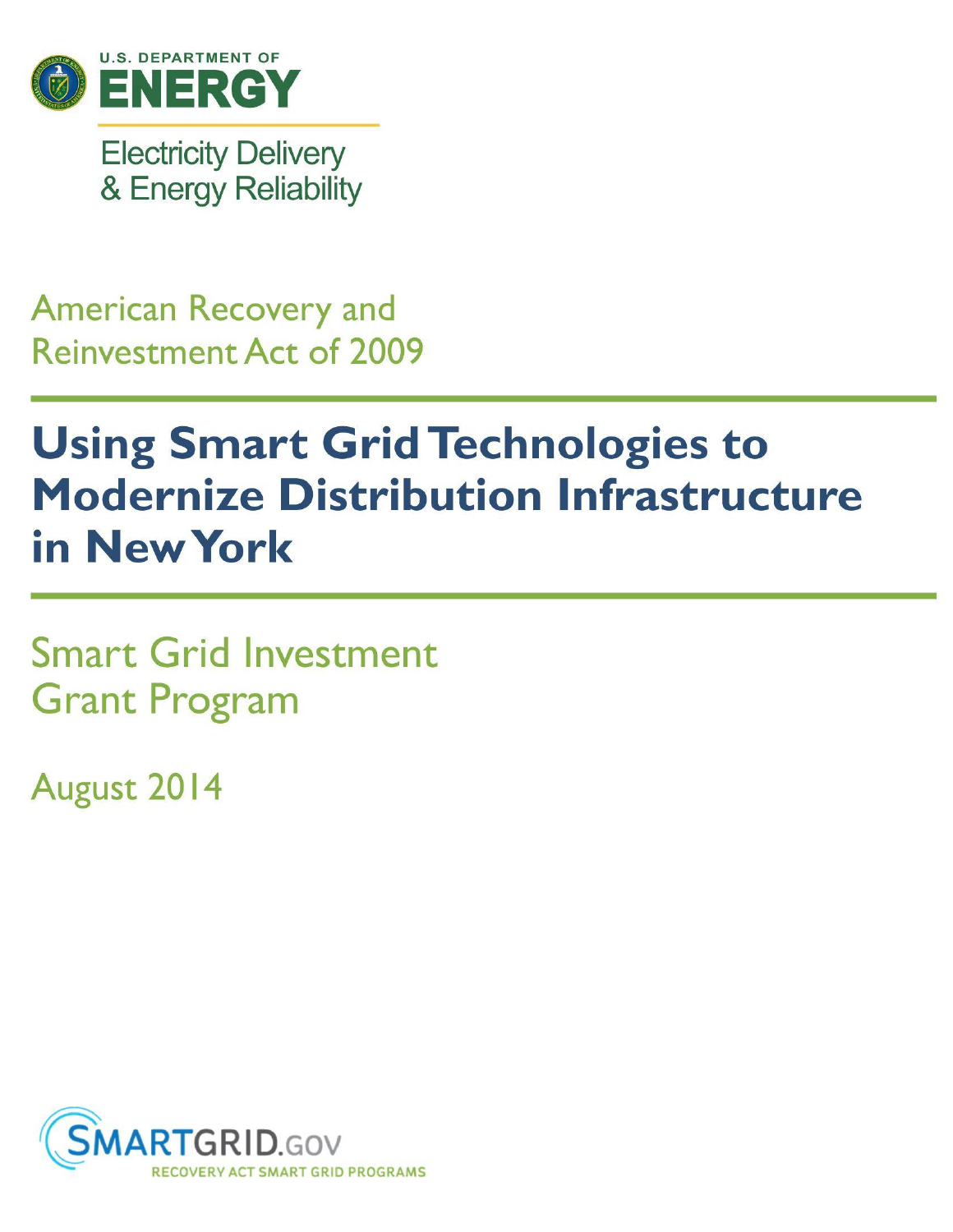#### **1. Summary**

Consolidated Edison's (Con Edison) Smart Grid Investment Grant (SGIG) project focuses on the modernization of electric distribution systems, including subprojects on overhead and underground distribution switches, expansion of network transformer remote monitoring equipment, underground distribution loops, selected network sectionalizing, automated switching, advanced supervisory controls and data acquisition (SCADA) systems, sensing and measurement technologies, dynamic modeling, and automated controls for voltage and reactive power management.

*Under the American Recovery and Reinvestment Act of 2009, the U.S. Department of Energy and the electricity industry have jointly invested over \$7.9 billion in 99 cost-shared Smart Grid Investment Grant projects to modernize the electric grid, strengthen cybersecurity, improve interoperability, and collect an unprecedented level of data on smart grid and customer operations.*

This case study presents results from Con Edison SGIG subproject that includes the deployment of smart grid technologies to modernize and improve the utilization of existing, overhead medium voltage distribution circuits. Through the deployment of advanced automated controls, sensing and measurement technologies, and advanced components, Con Edison has improved voltage management capabilities, enhanced power system measurement, reduced reactive power consumption, and improved asset utilization, capacity management, and energy efficiency.

This subproject includes the installation of pole mounted distribution capacitors, load tap changer (LTC) controllers at 4kV unit substation transformers, power quality and battery monitoring systems, and development of 4kV grid models for enhanced load flow analysis. The aim is to optimize 4kV distribution grid performance, reduce electrical losses, enhance performance monitoring and analysis, and improve voltage control methods.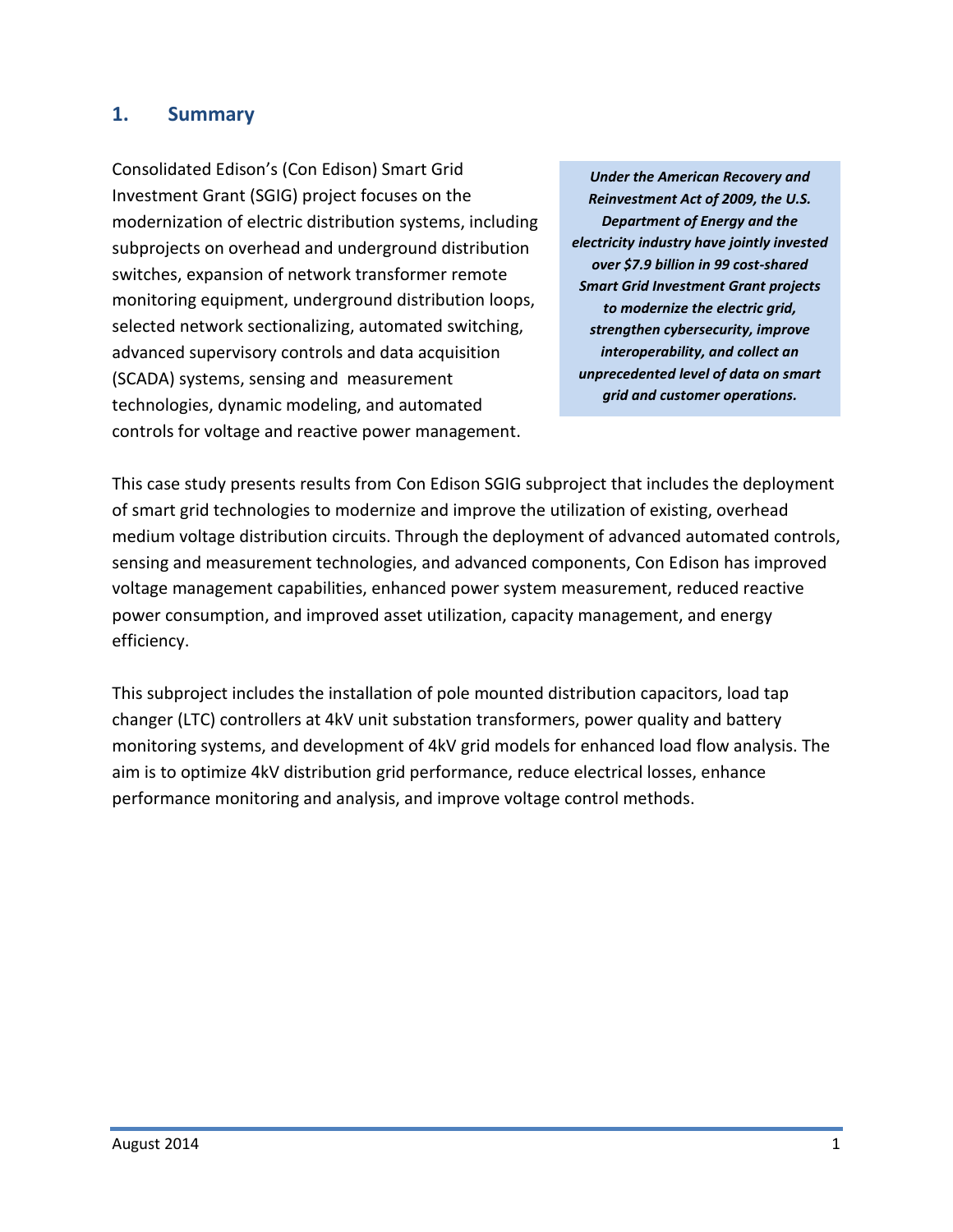Table 1 summarizes the key results based on data through the end of 2013.

| <b>Table 1. Summary of Key Results</b>                                                             |                   |                                                                                                                                                                                                                                                                                                                                                                                                                                                                                                                         |  |  |  |  |
|----------------------------------------------------------------------------------------------------|-------------------|-------------------------------------------------------------------------------------------------------------------------------------------------------------------------------------------------------------------------------------------------------------------------------------------------------------------------------------------------------------------------------------------------------------------------------------------------------------------------------------------------------------------------|--|--|--|--|
| <b>Asset Utilization</b><br>and Capacity<br><b>Management</b>                                      | i.<br>ii.         | Increased 4kV unit substation capability by 31.1MVA or 2.8%<br>under peak conditions with net savings of \$15.7 million.<br>Reduced 4kV system primary losses by 2.3 percent under peak<br>conditions.                                                                                                                                                                                                                                                                                                                  |  |  |  |  |
| <b>Voltage Controls</b><br>for Reactive Power<br><b>Management and</b><br><b>Energy Efficiency</b> | iii.<br>iv.<br>v. | Reduced reactive power requirements at the aggregate level of<br>33 substations in Queens by about 12.3% and 9.9% over a one-<br>year test period through the application of advanced LTC<br>controls.<br>Increased power factor at these same substations by about 2%<br>and 1% over the same one-year test period.<br>Reduced annual system energy losses by 4,500 megawatt-<br>hours (MWh) that saved an estimated \$0.34 million in annual<br>energy costs and reduced $CO2$ emissions by about 340 metric<br>tons. |  |  |  |  |

#### **2. Introduction**

Con Edison serves about 3.3 million residential, commercial, and industrial customers in New York City and surrounding areas, operates more than 700 MW of electric generation, and manages an electric distribution system that is 86% underground. Con Edison's electric service territory includes a mix of high-density urban loads, such as those found in mid-town Manhattan, and moderate-density urban and suburban loads found in other boroughs and surrounding counties.



Con Edison's SGIG project installed distribution automation technologies and systems to improve electric reliability, remote monitoring, operator decision support, asset utilization and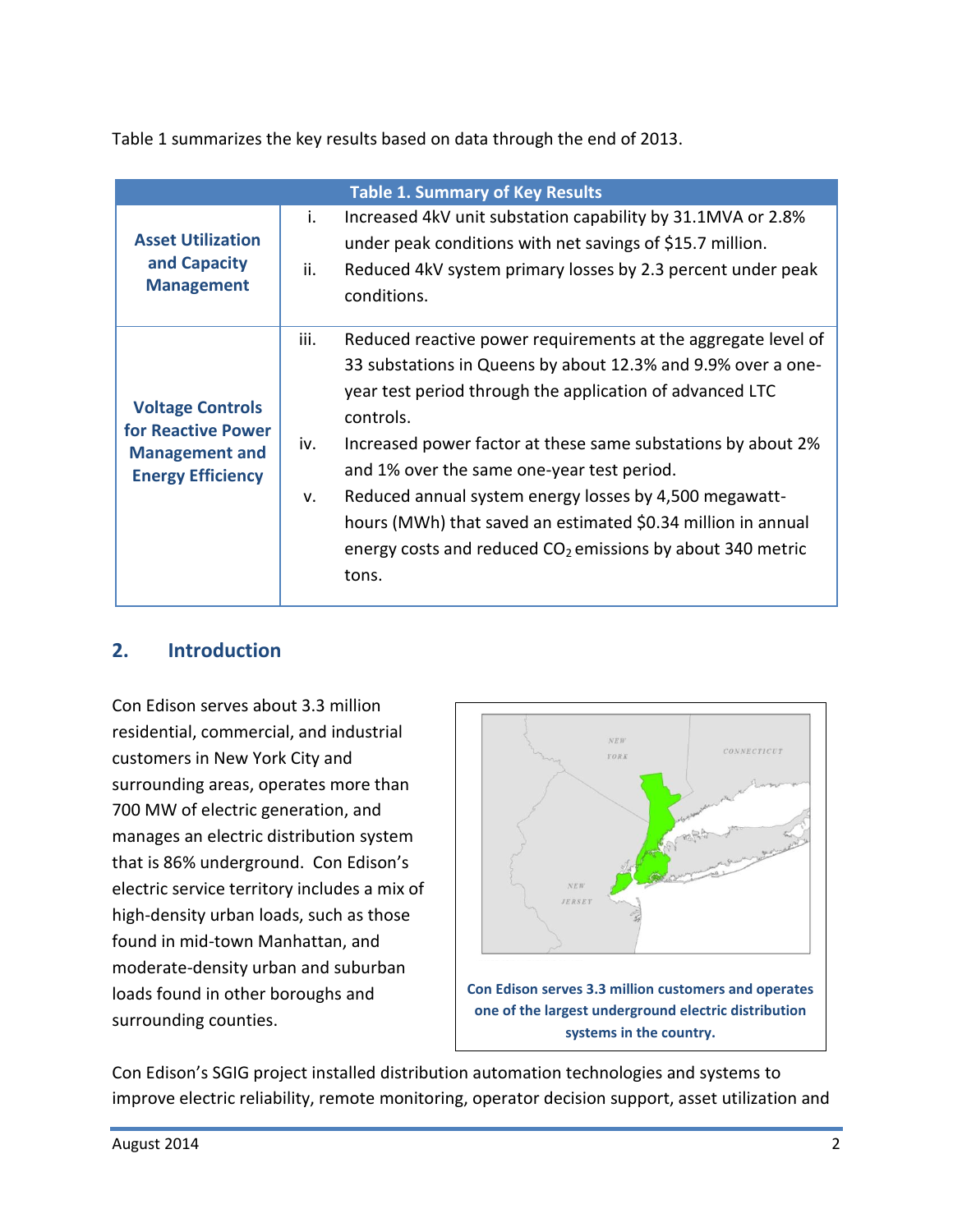capacity management, energy savings and efficiency, reactive power management, and power quality and substation battery monitoring.

The total budget for the entire project is \$272.3 million, including \$136.2 million in SGIG funding from the U.S. Department of Energy (DOE) under the American Recovery and Reinvestment Act of 2009. The subproject in this case study involves 4kV grid modernization and includes installation of 449 pole mounted distribution capacitors; 111 digital LTCs; power quality and battery monitoring technologies; and development of a 4kV grid model for enhanced load flow analysis. The budget for this subproject is almost \$20 million or about 7% to the project's total budget.

The portion of Con Edison's distribution system that uses 13kV and 27kV equipment has a greater percentage of substations and feeders currently equipped with automated digital controls and access to SCADA systems. In contrast, the 4kV grids use analog systems with electro-mechanical controls and typically serve areas where load growth has been modest. Replacing the 4kV grids with higher voltage systems is cost prohibitive in New York due in part to the high cost of real estate. Prevalent throughout the U.S. and other parts of the world, Con Edison's 4kV grids represent about 34% of distribution circuits, 16% of customers, and 11% of system peak demand.

Reduction in electrical line losses and reactive power management equates to less electrical generation required to supply system demand. System losses and poor reactive power management mean that power plants need to generate greater amounts of reactive power, which can cause higher fuel consumption and air emissions. Power factors on the 4kV grid can vary throughout the day as inductive loads, such as air conditioning, rise and fall. Deployment of automated capacitors provides local sources of reactive power and reduces the amount that would be needed overall.

Con Edison's 4kV grids are supplied by several unit substations<sup>1</sup> that are typically equipped with a single power transformer that, in some locations, experience circulating reactive power flows caused by voltage imbalances. These circulating flows are harmful to transformers, cause high internal heating, and result in de-ratings. To reduce these potentially damaging effects Con Edison has installed new digital load tap changer (LTC) controls at 111 of the 4kV unit

 $\overline{a}$  $^1$  Unlike other utilities, Con Edison's 4kV overhead distribution system is configured in a grid arrangement, with multiple 4kV feeders operating in parallel using closed-tie switches. Typically, 4kV feeders are connected to single transformer unit substations that step down voltage levels from higher voltage feeders. Because unit substation transformers effectively operate in parallel due to the closed-tie switches, the unit substation transformers experience circulating reactive power flows due to voltage imbalances. Having the ability to maintain similar voltages at the 4kV unit substations reduces circulating currents and improves power factors.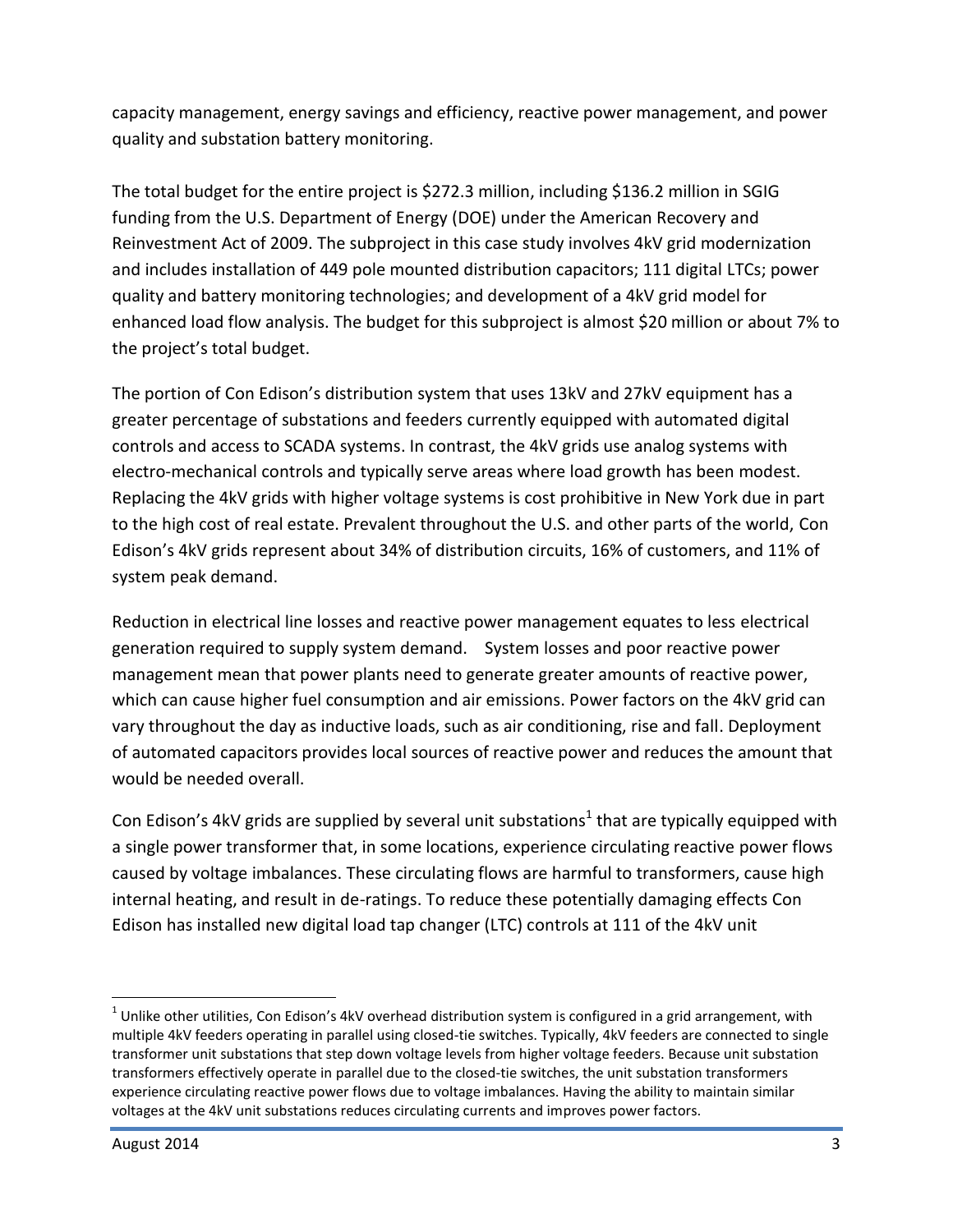substations and implemented improved control methods. Distribution system operators can control each substation transformer LTC controllers through their SCADA system.

### **3. Improvements in Asset Utilization and Capacity Management**

A large portion of Con Edison's overhead 4kV distribution grid will be modernized at the completion of this subproject, with many feeders equipped with capacitors and automated controls. Installations include a combination of fixed and switchable pole-mounted capacitors. Load flow models are being developed to enhance reliability analysis, improve system visualization, and integrate various sets of operating information to optimize the performance of these systems. Con Edison has installed 416 distribution capacitors on the 4 kV system (71.5 MVAR), and 33 distribution capacitors on the 13 KV system (10.5 MVAR).



**Photo of a 4kV 150 kVAR, pole-mounted, switchable capacitor bank.**

One of the benefits from operation of the capacitor banks are increases in the capacity of existing substations and the deferral of capital investments. Con Edison conducted analysis to determine the incremental increase in capabilities at the area station level due to capacitor installations under SGIG. The incremental increase in capability from the addition at the area level of 82 MVAR is 19.8 MW.

#### **4. Improvements in Voltage Management**

The intent of this sub project was to improve the 4kV unit station transformer load tap changer (LTC) control equipment, reduce circulating reactive power, and increase the power factor in Con Edison's 4kV grids. In the 4kV distribution system, the secondary sides of multiple unit station transformers are paralleled to supply customer load. Paralleled unit station transformers operating at significantly different secondary bus voltages produce currents that circulate between them. This circulating current is mostly reactive and increases the magnitude of reactive power in the system. A measurable impact of the additional reactive power is a lower system power factor. The goals of the project were satisfied by replacing existing analog and electromechanical controllers with microprocessor LTC controllers and implementing new control settings.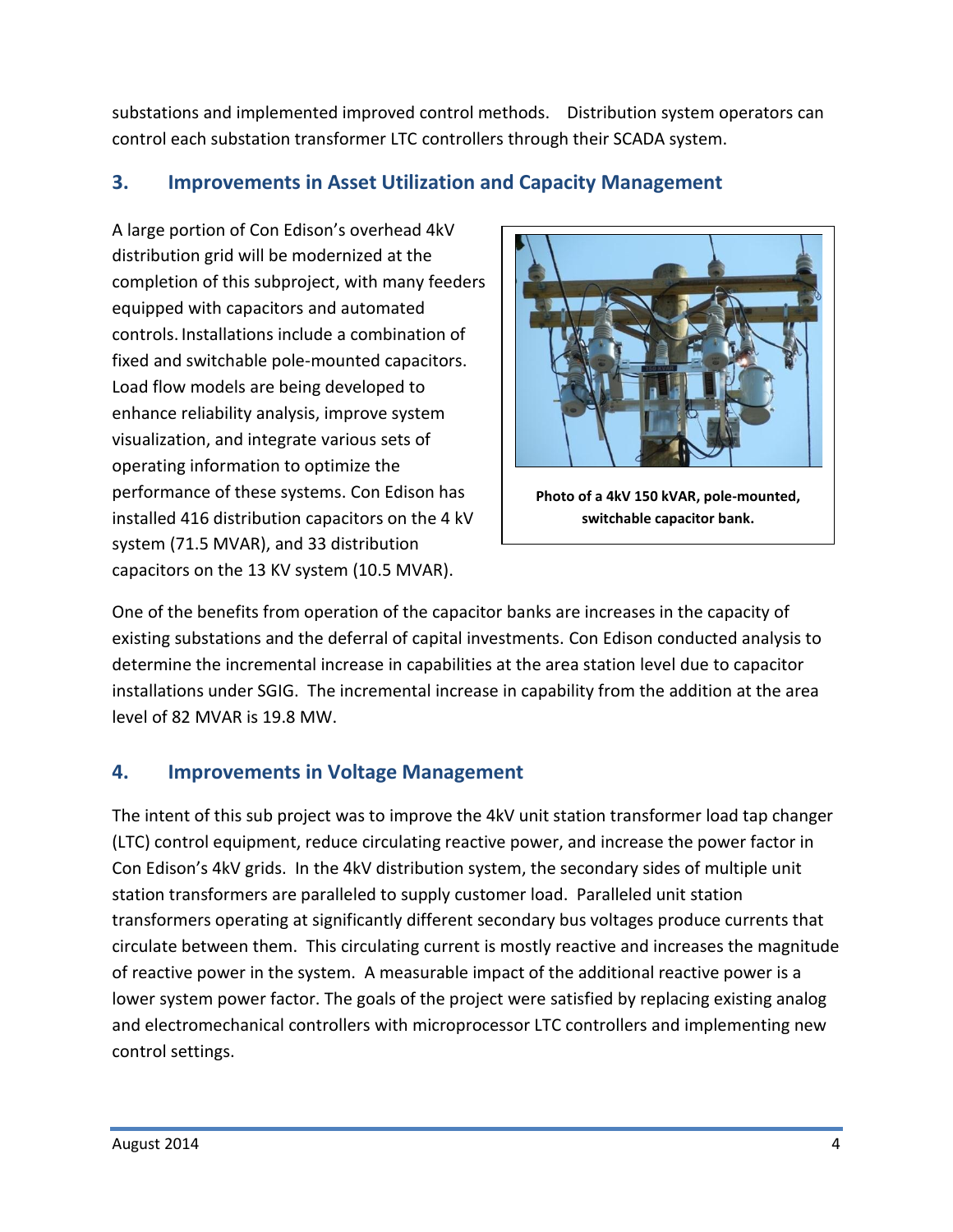Analog and electromechanical LTC controllers were present in approximately half of the unit substations. A large number of these units did not allow for precise voltage control due to their age and high failure rate. Also, the existing analog units did not allow for true SCADA integration. Con Edison installed advanced tap changer controllers at 111 unit stations. In addition, the control settings at each of the stations were evaluated and modified to improve bus voltage regulation.

As part of the project, the existing bus voltage control strategy and LTC control settings were modified. Con Edison's complex parallel grid configuration makes unit station bus voltage control using traditional approaches difficult. The new control settings adjusted the transformer tap changer to maintain unit station bus voltages within specified range. These settings were also applied to existing LTC controllers to ensure a consistent control approach at all unit stations and 4kV grids.

The impact of implementing the new equipment and control strategy on excess system circulating reactive power was evaluated in two 4kV grids in Queens. The study compared data obtained from Con Edison's unit station SCADA system during the same summer month prior to and post project implementation. For each grid, the reactive power (KVAR) was normalized to the total power (KVA) for each time period. In addition, the grid level power factor was calculated for each time period. The results are summarized in the Table 3.

| Table 3. Impacts from LTC Controls on Reactive Power Consumption and Power Factors |                 |               |                                    |  |                     |               |                                        |
|------------------------------------------------------------------------------------|-----------------|---------------|------------------------------------|--|---------------------|---------------|----------------------------------------|
|                                                                                    | <b>KVAR/KVA</b> |               |                                    |  | <b>Power Factor</b> |               |                                        |
| <b>4kV Grid</b>                                                                    | Sept.<br>2009   | Sept.<br>2010 | <b>Reactive Power</b><br>Reduction |  | Sept.<br>2009       | Sept.<br>2010 | <b>Power Factor</b><br><b>Increase</b> |
| <b>Flushing</b>                                                                    | 0.34            | 0.30          | 12.3%                              |  | 0.91                | 0.93          | 2.0%                                   |
| Jamaica                                                                            | 0.25            | 0.22          | 9.90%                              |  | 0.95                | 0.96          | 1.0%                                   |

Overall, Con Edison estimates that the voltage and reactive power subproject has achieved annual reductions of about 4,500 megawatt-hours (MWh) in system energy losses from the operation of the 449 automated capacitors and 111 LTC controllers. This saved an estimated \$0.34 million in annual energy costs and reduced of  $CO<sub>2</sub>$  emissions by about 3,340 metric tons.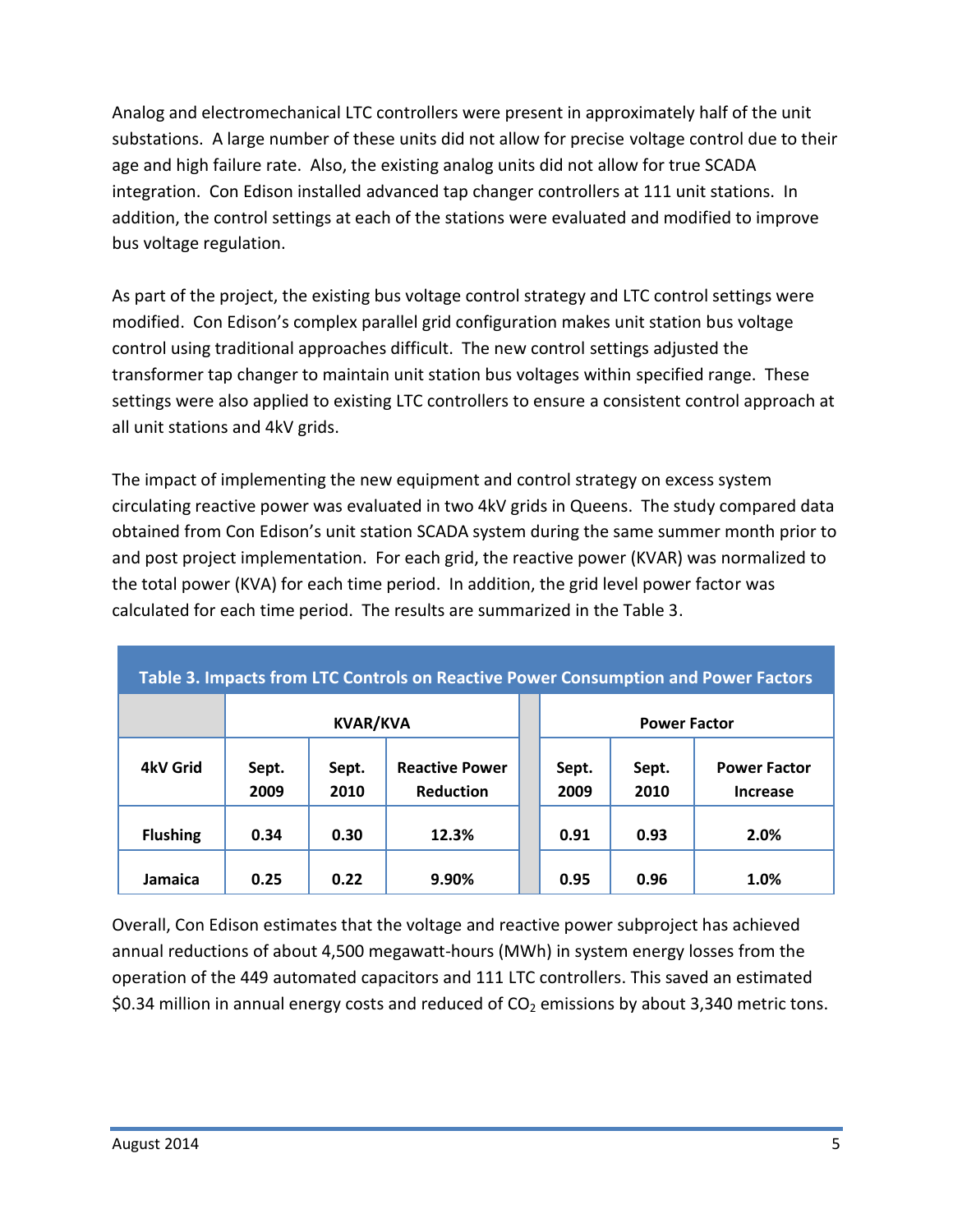### **5. Conclusions**

Con Edison has benefitted from the installation of local and automated capacitor controls on feeders where power factor correction is likely to yield the greatest demand reductions and where savings from reduced energy losses are highest. The replacement of older, analog LTC controls on transformers in substations with digital devices has improved load balancing in 4kV substations, where circulating reactive flows have caused transformer de-ratings due to excessive core heating.

Con Edison has deferred costly capacity upgrades due to improvements in voltage controls and power factor corrections, which have reduced needs for increase in electricity supplies. When operated properly the automated capacitors can produce near-unity power factor ratings, and thereby release capacity that distribution system planners and operators can use to defer capacity upgrades, manage capital expenditures, improve operating flexibility, and increase reliability. Using LTC controls to moderate the effects of circulating reactive flows have reduced de-ratings, extended the life of the transformers, and improved reliability through lower likelihood of equipment failures.

Efforts to apply automated controls for voltage and reactive power management on 4kV distribution systems are part of a broader Con Edison strategy to apply smart grid technologies on both the utility and customer sides of the meter to save energy and improve the reliability, efficiency, and affordability of electricity. Con Edison is showing that a more comprehensive set of tools are created for grid planners and operators when demand-side solutions like demand response and end-use efficiency are integrated with automated controls for voltage and reactive power management. Looking ahead, Con Edison plans to apply these techniques where appropriate to additional portions of their service area.